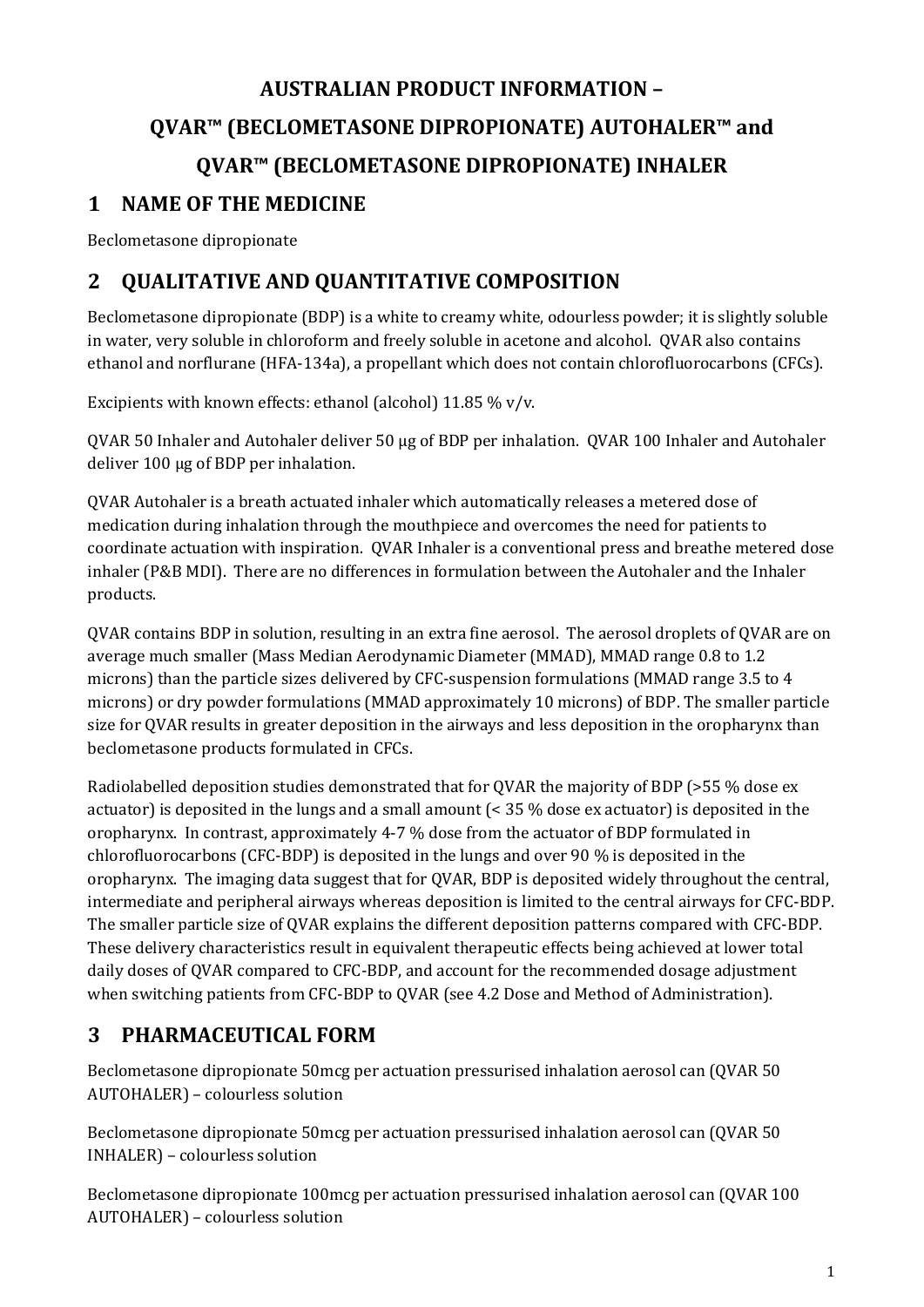Beclometasone dipropionate 100mcg per actuation pressurised inhalation aerosol can (QVAR 100 INHALER) – colourless solution

# **4 CLINICAL PARTICULARS**

# **4.1 THERAPEUTIC INDICATIONS**

QVAR is indicated for the prophylactic management of asthma.

# **4.2 DOSE AND METHOD OF ADMINISTRATION**

# **The recommended total daily dose of QVAR is lower than that for current CFC-BDP products and should be adjusted to the individual patient.**

Proper instruction and good inhaler technique is necessary to get maximum benefit from QVAR Inhaler. For patients who are unable to successfully coordinate actuation of the metered dose inhaler with inhalation QVAR Autohaler should be substituted. Patients should be advised that QVAR may have a different taste and feel than a CFC inhaler.

QVAR delivers a consistent dose of BDP:

- whether or not the canister is shaken
- without the need for the patient to wait between individual actuations
- regardless of storage orientation
- regardless of periods without use of up to 14 days (do not need to test fire)
- at temperatures as low as  $-10 \degree$ C.

Patients should be instructed to rinse their mouth out each time after using QVAR.

### **Use of a Spacer**

QVAR is designed to be used without a spacer. However, where a spacer is considered necessary the AeroChamber Plus is a suitable device for use with QVAR Inhaler. Use of an AeroChamber Plus spacer with QVAR Inhaler reduces the amount of BDP deposited in the oropharynx without affecting deposition in the lungs. A change in the make of spacer or a change in the formulation of QVAR may be associated with alterations in the amount of BDP delivered to the lungs, the clinical significance of which is uncertain. In these situations the patient should be monitored for any loss of asthma control.

Patients who use a spacer should be instructed to breathe in and out after each actuation of QVAR into the spacer. Any delay should be kept to a minimum. Static on the walls of the spacer may cause variability in the amount of BDP delivered. Patients should be instructed to wash the spacer in warm water and detergent and allow to air dry without rinsing or dying with a cloth. This should be performed before initial use of the spacer and at least monthly thereafter.

### **Starting and Maintenance Dose**:

The recommended dose of QVAR in adults is as follows:

- For mild to moderate asthma: 50 µg to 200 µg twice daily
- For more severe asthma: doses up to 400 µg twice daily
- Maximum recommended daily dose: 800 µg

### **Use in Children**

In children aged five years and over the recommended dose of OVAR is 50 µg twice daily.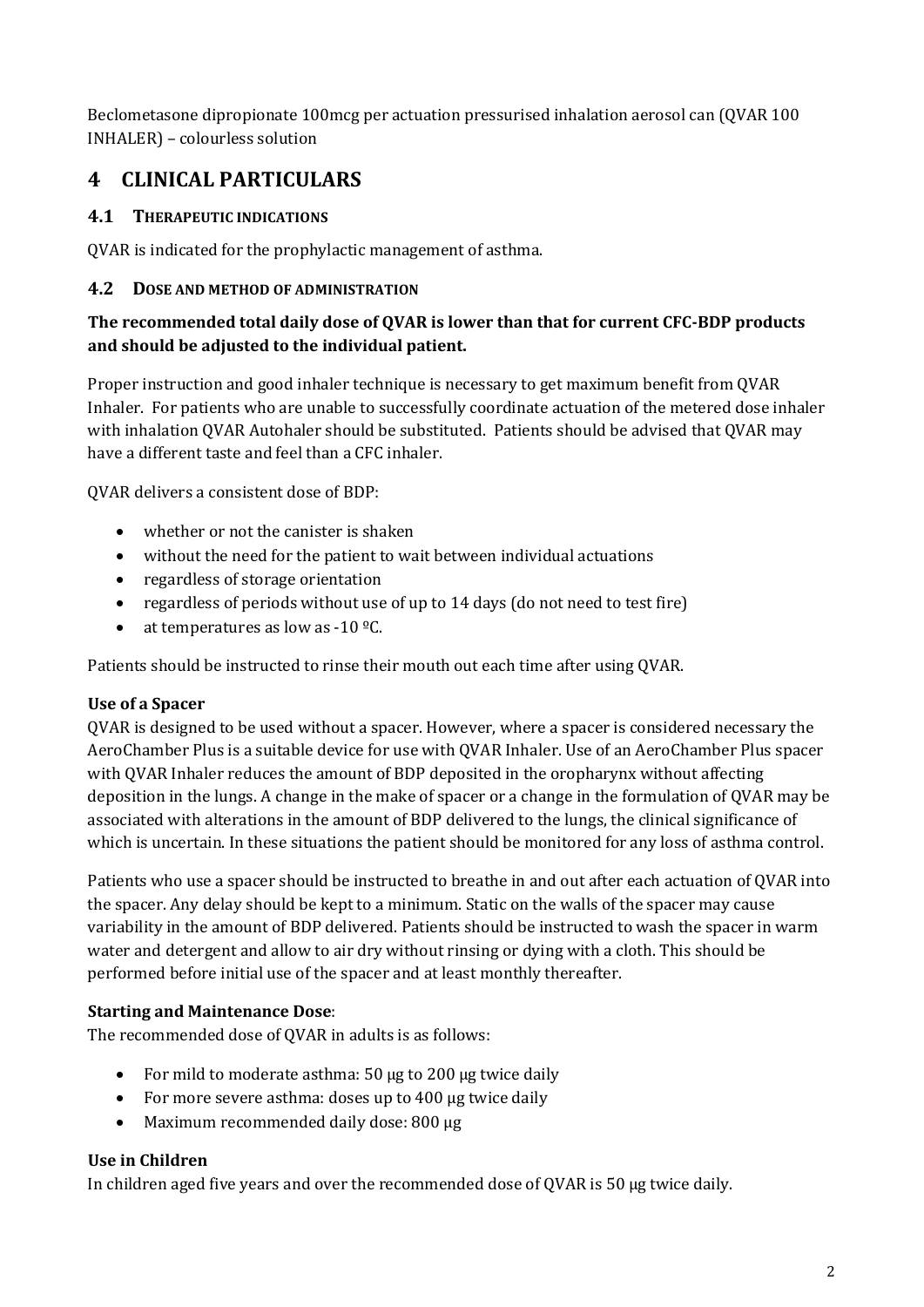QVAR must be used on a regular basis even when patients are asymptomatic. When patient's symptoms remain satisfactorily controlled the dose of QVAR can be gradually reduced to the minimum effective dose to maintain control. Doses of BDP can be titrated up or down by switching between QVAR 50 and QVAR 100 as required.

Comparative clinical studies show that asthma patients achieve equivalent pulmonary function and control of symptoms with QVAR at lower total daily doses than CFC-BDP inhalers. These studies demonstrate clinical equivalence between CFC-BDP and QVAR inhalers when given in a dose ratio of 2.5 to 1.

# **Transferring Patients from other Inhaled Corticosteroids to QVAR**:

**Step 1** - Consider the dose of the inhaled corticosteroid appropriate to the patient's current condition. Symptomatic patients may require an increased dose of their current inhaled corticosteroid and this increased dose should be considered in transferring patients to QVAR.

**Step 2** - Convert the appropriate inhaled corticosteroid dose to the QVAR dose according to the table below:

|                    | Daily Dose $\lceil \mu g \rceil$ |         |          |           |           |
|--------------------|----------------------------------|---------|----------|-----------|-----------|
| CFC-BDP            | 200-250                          | 400-500 | 800-1000 | 1200-1500 | 1600-2000 |
| Budesonide DPI*    | 200                              | 400     | 800      | 1200      | 1600-2000 |
| Fluticasone pMDI** | 100                              | 200-250 | 400-500  | 600-750   | 1000      |
| <b>OVAR</b>        | 100                              | 200     | 400      | 600       | 800       |

\* dry powder inhaler \*\*pressurised metered dose inhaler

## **Special Patient Groups**

Elderly and Patients with Hepatic or Renal Impairment

No special dosage recommendations are made.

### Patients not receiving Systemic Corticosteroids

For patients who are inadequately controlled with bronchodilators and who are not receiving systemic corticosteroids, it is recommended that they continue to use a bronchodilator when treatment with QVAR commences. Any improvement in respiratory function is usually apparent in 1 to 4 weeks. Some of the patients who do not respond during this period may have excessive mucus in their bronchi so that BDP is unable to penetrate to its site of action. A short course of systemic steroids in relatively high dosage should be given to eliminate mucus and other inflammatory changes in the lungs. Continuation of treatment with QVAR usually maintains the improvement achieved with the oral steroid while it is being withdrawn gradually. Exacerbation of asthma caused by infection is usually controlled by appropriate antibiotic treatment and, if necessary, by increasing the dose of QVAR. However, it may be necessary to give a short, intensive course of systemic steroids to tide over the duration of the stress.

# Steroid Dependent Patients

As recovery from impaired adrenocortical function, caused by prolonged systemic steroid therapy is slow, adrenocortical function should be monitored regularly. The patient's asthma should be in a stable state before being given inhaled steroids in addition to the usual maintenance dose of systemic steroid.

Withdrawal of systemic steroids should be gradual, starting about seven days after the introduction of QVAR therapy. For daily oral doses of prednisolone of 10 mg or less, dose reduction in 1 mg steps at intervals of not less than one week is recommended. The dose reduction scheme should be chosen to correlate with the magnitude of the maintenance systemic steroid dose.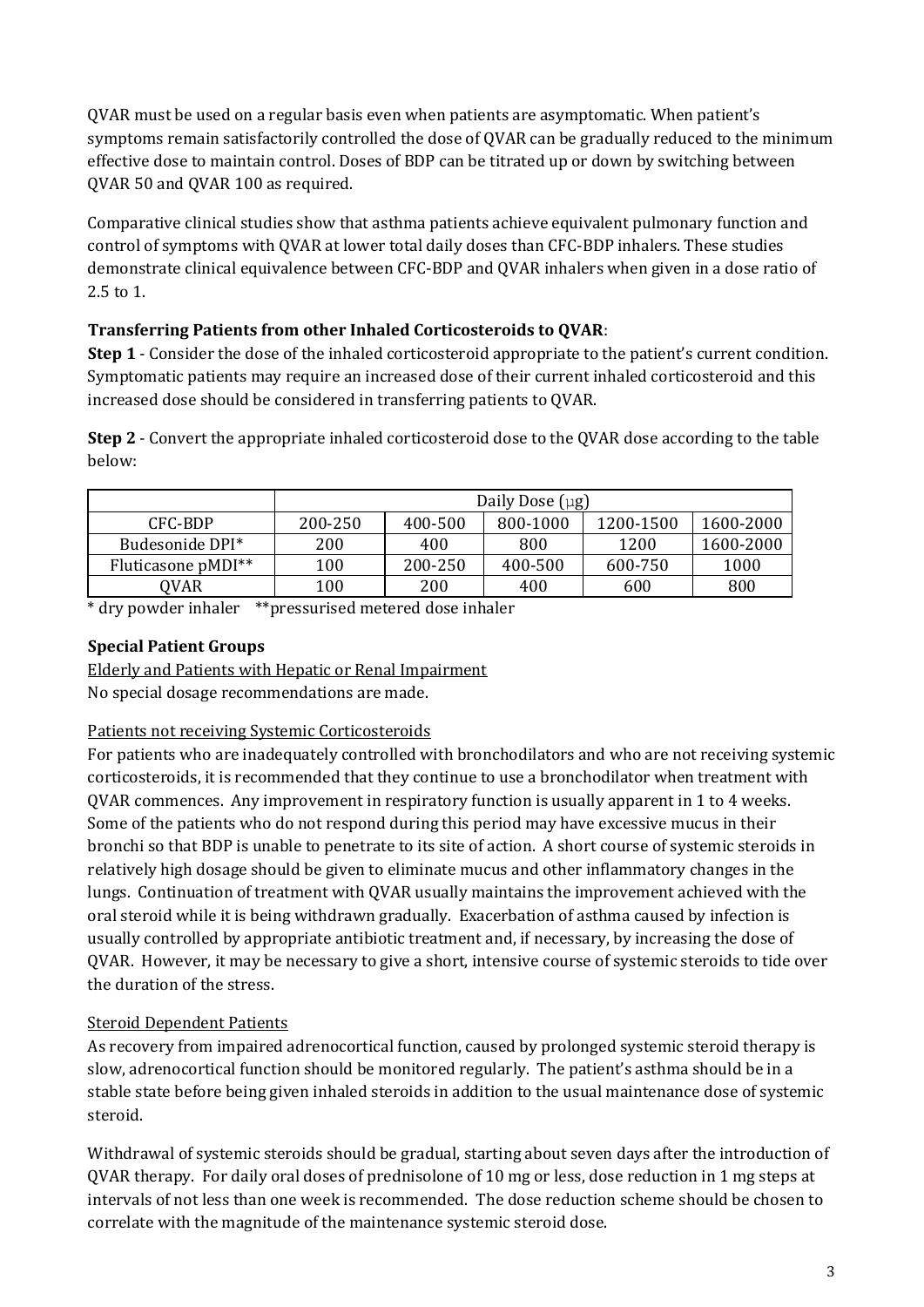Some patients feel unwell experiencing aches and pains, tiredness and even depression during the withdrawal phase despite maintenance or even improvement of respiratory function. These withdrawal symptoms should be treated symptomatically and the patient should be encouraged to persevere with the inhaler and withdrawal of systemic steroids. However, if there are objective signs of adrenal insufficiency, it may be necessary to resume systemic steroid treatment temporarily.

Most patients can be successfully transferred to inhaled steroids with maintenance of good respiratory function, but special care is necessary for the first months after the transfer until the hypothalamicpituitary-adrenal (HPA) system has sufficiently recovered to enable the patient to cope with emergencies such as trauma, surgery or severe infections. It may be advisable to provide such patients with a supply of oral steroid to use in such emergencies. The dose of inhaled steroids should be increased at this time and then gradually reduced to the maintenance level after the systemic steroid has been discontinued.

Discontinuation of systemic steroids may cause exacerbation of allergic diseases such as atopic eczema and rhinitis previously controlled by the systemic BDP. These should be treated symptomatically with antihistamines and/or topical therapy

# **4.3 CONTRAINDICATIONS**

Hypersensitivity to beclomethasone dipropionate or any other ingredient in QVAR

# **4.4 SPECIAL WARNINGS AND PRECAUTIONS FOR USE**

# **Asthma Management**

QVAR is not indicated for immediate relief of asthma attacks or status asthmaticus. If the prescribed dose of QVAR is no longer effective or symptoms get worse, the patient must seek medical attention for review of maintenance therapy.

Asthma management should be adjusted according to individual need based on lung function and clinical monitoring. Increasing use of a β2-agonist may be a sign of worsening asthma. Under these circumstances a re-assessment of the patients' therapy plan may be required and increasing glucocorticosteroid therapy should be considered. This is important since poor asthma control can result in potential life-threatening situations and increased use of β2-agonists may cause deterioration of asthma control.

# **Systemic Effects**

Inhaled steroid products are designed to direct glucocorticoid activity to the lungs in order to reduce the overall systemic glucocorticoid exposure and side effects. In sufficient doses however all inhaled steroids can have adverse effects, notably depression of the hypothalamic-pituitary-adrenal (HPA) axis, Cushing's syndrome, Cushingoid features, reduction of bone density, retardation of growth in children and adolescents, cataract and glaucoma and more rarely a range of psychological or behavioural effects including psychomotor hyperactivity, sleep disorders, anxiety, depression or aggression (particularly in children). In steroid-dependent patients prior systemic steroid usage may be a contributing factor, but such effects can occur amongst patients who regularly use only inhaled steroids. It is important, therefore, that the dose of inhaled steroid is titrated to the lowest dose at which effective control is maintained. Clinical studies in adult asthmatics treated with QVAR within the dose range 100-800 µg daily have demonstrated mean values for adrenal function and response within normal range. The lowest dose of QVAR that causes suppression of the HPA axis (as indicated by 24 hour urinary cortisol concentrations), effects on bone mineral density or growth retardation in children has not yet been established.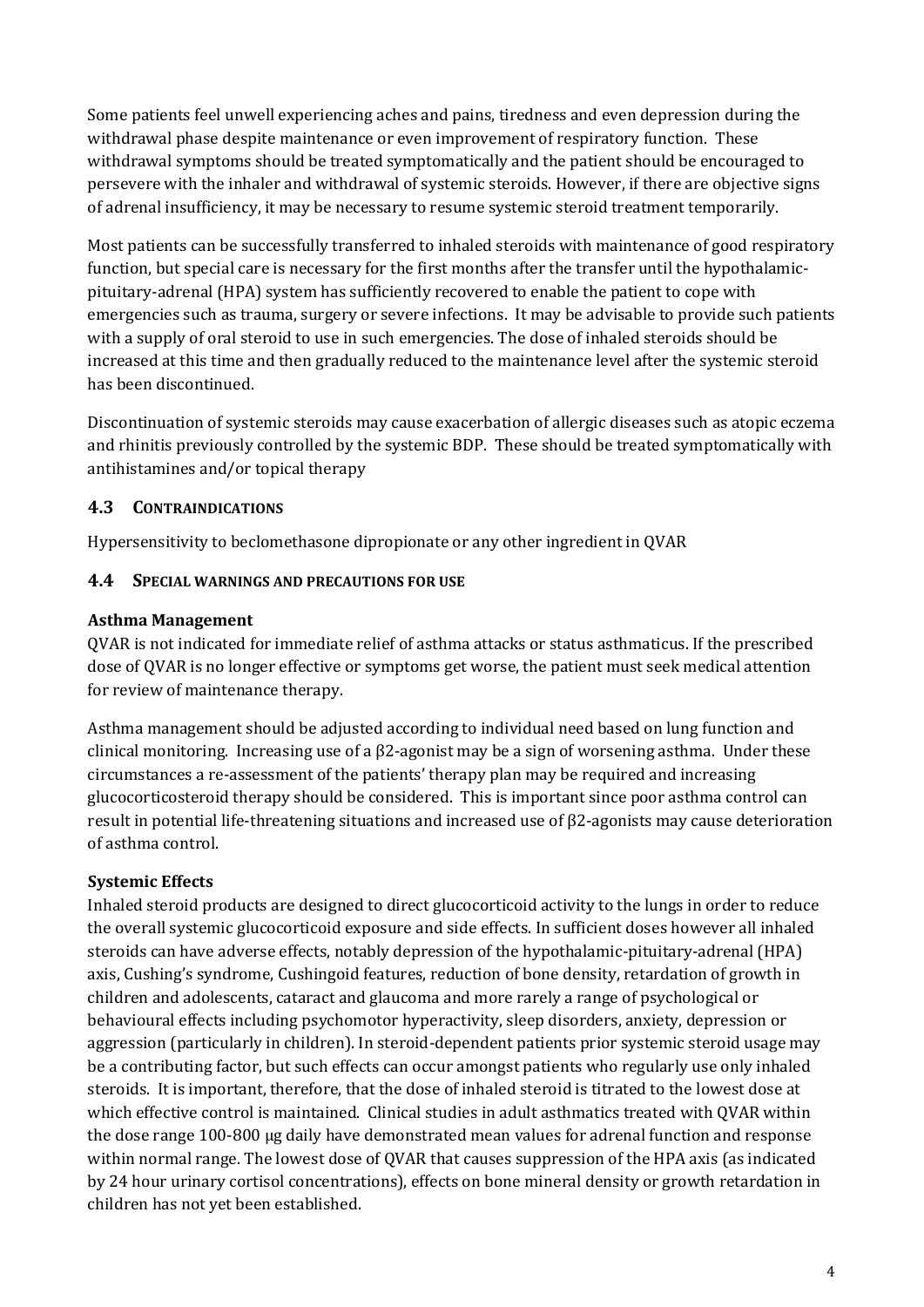#### **Transfer from Systemic Steroids**

Patients who have received systemic steroids need special management when being transferred to inhaled steroid therapy. As recovery from impaired adrenocortical function caused by prolonged systemic steroid therapy is slow, adrenocortical function should be monitored regularly. Patients should have stable asthma before being given inhaled steroids in addition to the usual maintenance dose of systemic steroid. (See 4.2 Dose and Method of Administration).

Discontinuation of systemic steroids may cause exacerbation of allergic diseases such as atopic eczema and rhinitis. These should be treated symptomatically with antihistamines and/or topical therapy.

In patients who have been transferred from oral steroids to inhalation therapy, systemic steroid therapy may need to be reinstated rapidly during periods of stress or where airways obstruction or mucus significantly compromises the inhaled route of administration. The dose of inhaled steroids should be increased at this time and then gradually reduced to the maintenance level after the systemic steroid has been discontinued. Respiratory tract infections should be treated with appropriate antimicrobial therapy. The effect of BDP on recurrent lung infection is not known. Caution is necessary in patients with active or latent pulmonary tuberculosis.

#### **Propellant**

QVAR contains a hydrofluoroalkane propellant (norflurane). In animal studies, narcosis and sensitisation to the arrhythmogenic effects of adrenaline were observed following inhalation of norflurane at high exposure concentrations. The potency of the cardiac sensitisation was less than that of trichlorofluoromethane (CFC-11). In humans, norflurane is absorbed into the circulation following inhalational administration, although plasma concentrations are low and elimination is rapid. Excessive use of QVAR should be avoided as this carries a potential hazard from the propellant as well as from overdosage of the BDP in the formulation.

#### **Visual disturbance**

'Visual disturbance may be reported with systemic and topical corticosteroid use. If a patient presents with symptoms such as blurred vision or other visual disturbances, the patient should be considered for referral to an ophthalmologist for evaluation of possible causes which may include cataract, glaucoma or rare diseases such as central serous chorioretinopathy (CSCR) which have been reported after use of systemic and topical corticosteroids.

#### **Use in the elderly**

*No data available*

#### **Paediatric use**

To minimise the systemic effects of orally inhaled corticosteroids, the dose should be titrated down to the lowest that provides effective asthma control. The safety and efficacy of QVAR in children under the age of five has not been established.

#### **Effects on laboratory tests**

*No data available*

#### **4.5 INTERACTIONS WITH OTHER MEDICINES AND OTHER FORMS OF INTERACTIONS**

No clinically significant drug interactions have been associated with therapeutic doses of BDP.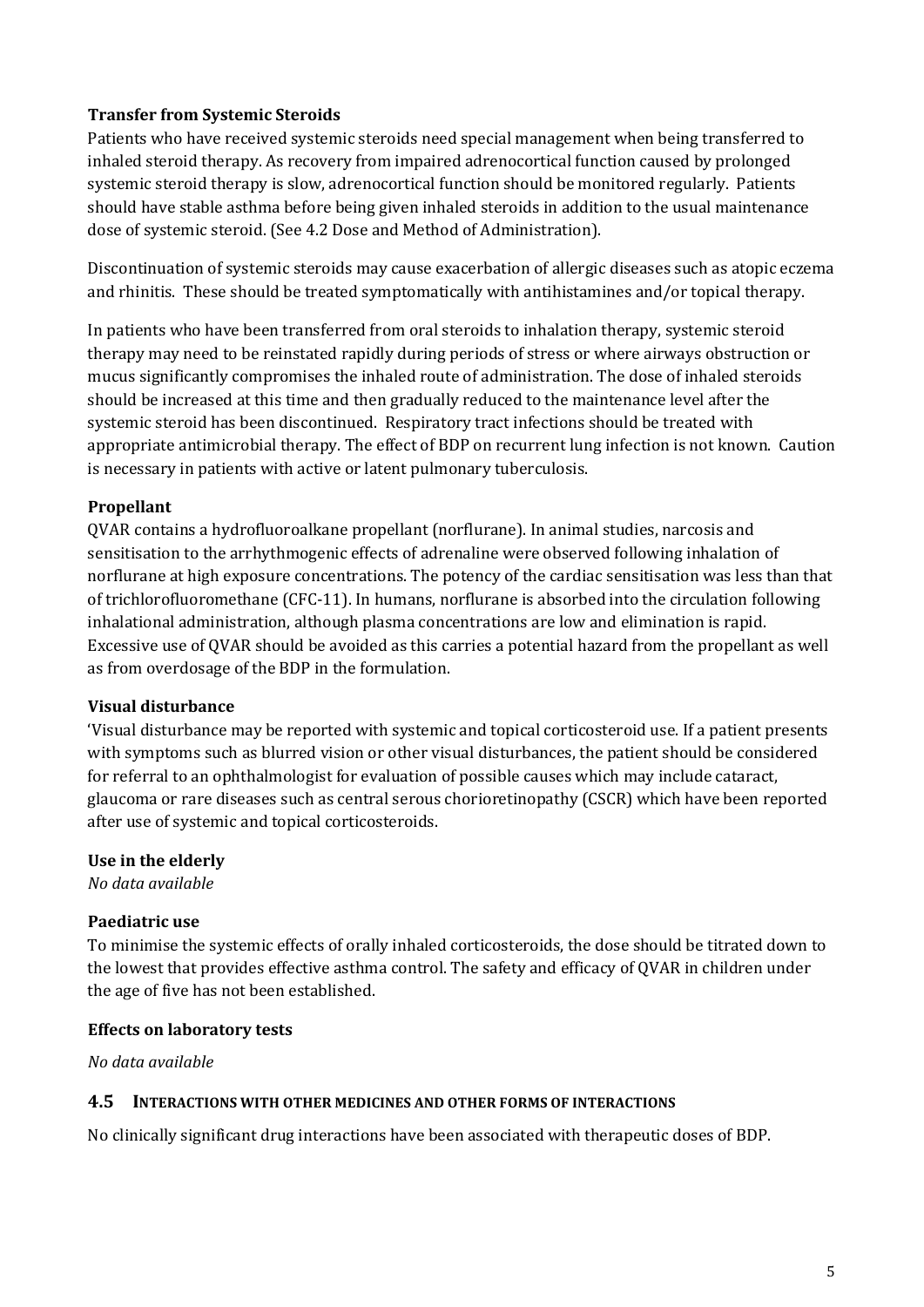### **4.6 FERTILITY, PREGNANCY AND LACTATION**

#### **Effects on fertility**

The potential impairment of fertility has not been adequately investigated in animal studies of BDP.

#### **Use in pregnancy – Pregnancy Category B3**

There is inadequate clinical evidence of the safety of QVAR used during pregnancy. In animals, systemic administration of relatively high doses of BDP can cause abnormalities of foetal development including growth retardation and cleft palate. Inhalational administration of a norflurane-based formulation of BDP to pregnant rats caused retardation of foetal growth and development, and red adrenal glands. QVAR should be avoided for use in pregnancy unless the expected benefit to the patient outweighs the risk to the foetus

#### **Use in lactation**

It is probable that BDP is excreted in milk. However, given the relatively low doses used by the inhalation route, the levels are likely to be low. Studies of inhaled BDP have not been done in lactating animals. In breastfeeding mothers the therapeutic benefits of QVAR should be weighed against the potential hazards to mother and baby.

#### **4.7 EFFECTS ON ABILITY TO DRIVE AND USE MACHINES**

The effects of this medicine on a person's ability to drive and use machines were not assessed as part of its registration.

#### **4.8 ADVERSE EFFECTS (UNDESIRABLE EFFECTS)**

When using QVAR an occasional incidence of hoarseness and/or a rare occurrence of candidiasis of throat and mouth may occur. Patients may find it helpful to rinse out their mouth with water after using their inhaler to reduce the risk of candidiasis and hoarseness. Topical anti-fungal therapy can be used for the treatment of candidiasis while continuing treatment with QVAR.

As with other inhaled therapy, paradoxical bronchospasm with wheezing may occur immediately after dosing. Immediate treatment with an inhaled short-acting bronchodilator is required. QVAR should be discontinued immediately and alternate prophylactic therapy introduced.

Systemic effects of inhaled corticosteroids may occur, particularly at high doses prescribed for prolonged periods. These may include adrenal suppression, growth retardation in children and adolescents, decrease in bone mineral density, cataract and glaucoma (see 4.4 Special Warnings and Precautions for Use).

Very rarely Qvar may cause, Cushing's syndrome, Cushingoid features, anxiety, sleeping disorders or behavioural changes including hyperactivity, aggression and irritability (predominantly in children).

Hypersensitivity reactions including rashes, urticaria, pruritis and erythema, and oedema of the eyes, face, lips and throat (angioedema) have been reported.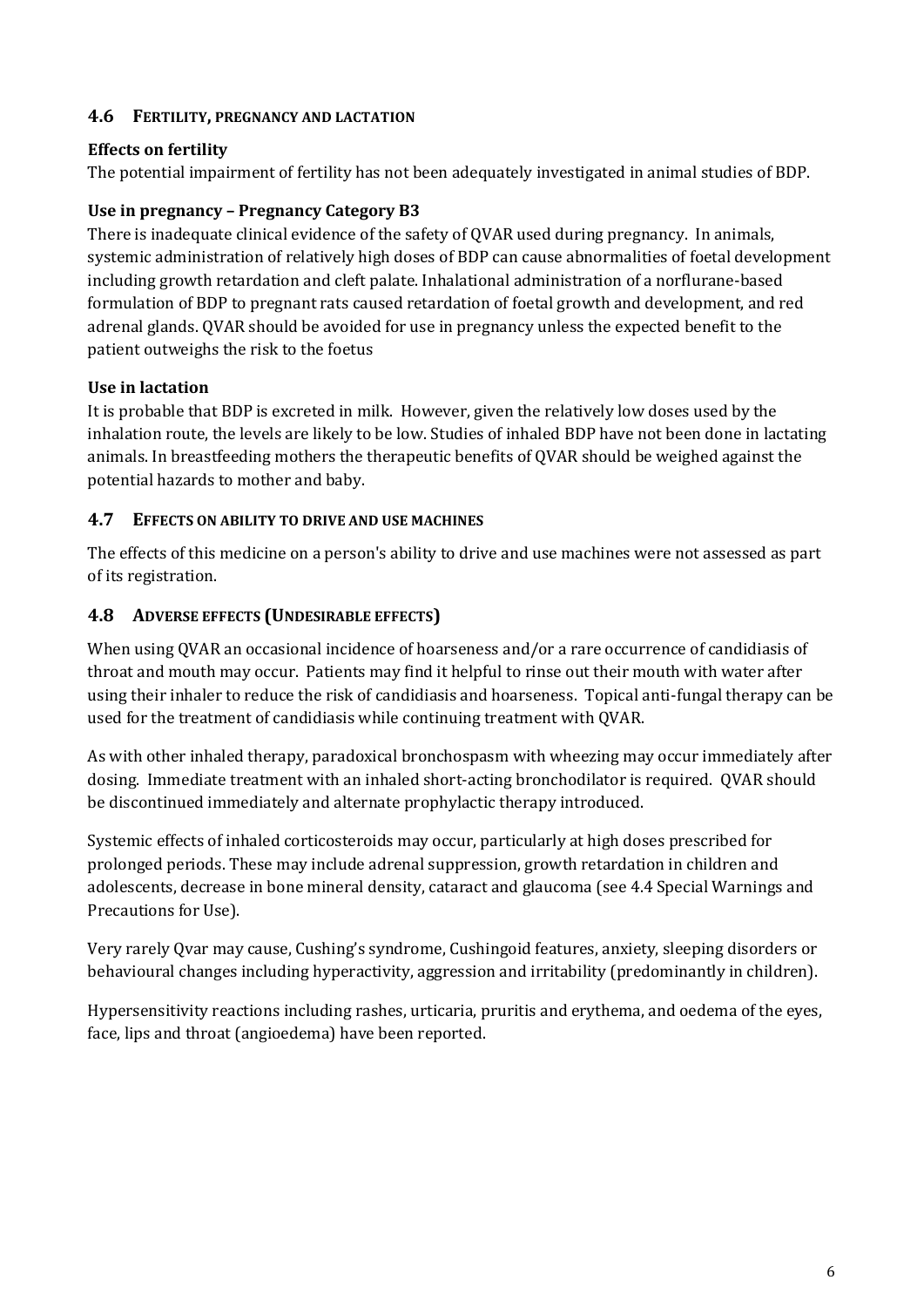#### **Clinical Trial Data**

Table 1 shows the adverse events reported amongst adult patients in multiple dose studies of inhaled QVAR for 6 to 12 weeks. Table 2 shows the adverse events reported amongst adult and paediatric patients in large multicentre trials of inhaled QVAR vs CFC-BDP for 12 months. Each table includes all adverse events probably or possibly related to QVAR with an incidence of 1 % or greater. A dash represents an incidence of less than 1 %.

|                                               | <b>QVAR</b>              | Placebo   | <b>CFC-BDP</b> |
|-----------------------------------------------|--------------------------|-----------|----------------|
|                                               | $(n=812)$                | $(n=289)$ | $(n=487)$      |
| <b>Application Site Disorders</b>             |                          |           |                |
| <b>Inhalation Site Sensation</b>              | $4\%$                    | $2\%$     | 6 %            |
| Inhalation Admin - Dysphonia                  | $3\%$                    | $1\%$     | $3\%$          |
| <b>Inhalation Taste Sensation</b>             | $2\%$                    |           | 2%             |
| Inhalation Admin - Cough                      | ٠                        | 1 %       | $2\%$          |
| Central & Peripheral Nervous System Disorders |                          |           |                |
| Headache                                      | $\overline{\phantom{a}}$ |           | 1 %            |
| <b>Respiratory System Disorders</b>           |                          |           |                |
| Pharyngitis                                   | $1\%$                    |           |                |
| <b>Increased Asthma Symptoms</b>              |                          | $4\%$     |                |

Table 2

Table 1

|                                                          | <b>QVAR</b> | <b>CFC-BDP</b> |
|----------------------------------------------------------|-------------|----------------|
|                                                          | $(n=566)$   | (n=194)        |
| <b>Application Site Disorders</b>                        |             |                |
| <b>Inhalation Site Sensation</b>                         | $3\%$       | $3\%$          |
| Inhalation Admin - Dysphonia                             | $2\%$       | $2\%$          |
| <b>Inhalation Taste Sensation</b>                        | 1 %         | $0\%$          |
| <b>Central &amp; Peripheral Nervous System Disorders</b> |             |                |
| Headache                                                 | $2\%$       | $1\%$          |
| <b>GI System Disorders</b>                               |             |                |
| <b>Stomatitis</b>                                        | $1\%$       | $2\%$          |
| <b>Respiratory System Disorders</b>                      |             |                |
| Pharyngitis                                              | 4 %         | 6 %            |
| Rhinitis                                                 | 1 %         | $1\%$          |
| <b>Bronchitis</b>                                        |             | $1\%$          |
| <b>Increased Asthma Symptoms</b>                         | $1\%$       |                |

The following adverse reactions, probably or possibly related to the use of QVAR, were recorded during clinical trials with a frequency of less than 1 %.

Application Site Disorders Uncommon: cough; increased asthma symptoms. General Disorders Uncommon: chest pain. Rare: asthenia; back pain; fatigue; oedema; pain. Cardiovascular Disorders, General Rare: hypertension. Central & Peripheral Nervous System Disorders Uncommon: dizziness; dysphonia; migraine. Rare: neuropathy; tremor; vertigo. Gastro-Intestinal System Disorders Uncommon: abdominal pain; constipation. Rare: dyspepsia; GI disorders (unspecified); nausea; tongue discolouration; toothache. Heart Rate and Rhythm Disorders Rare: palpitations.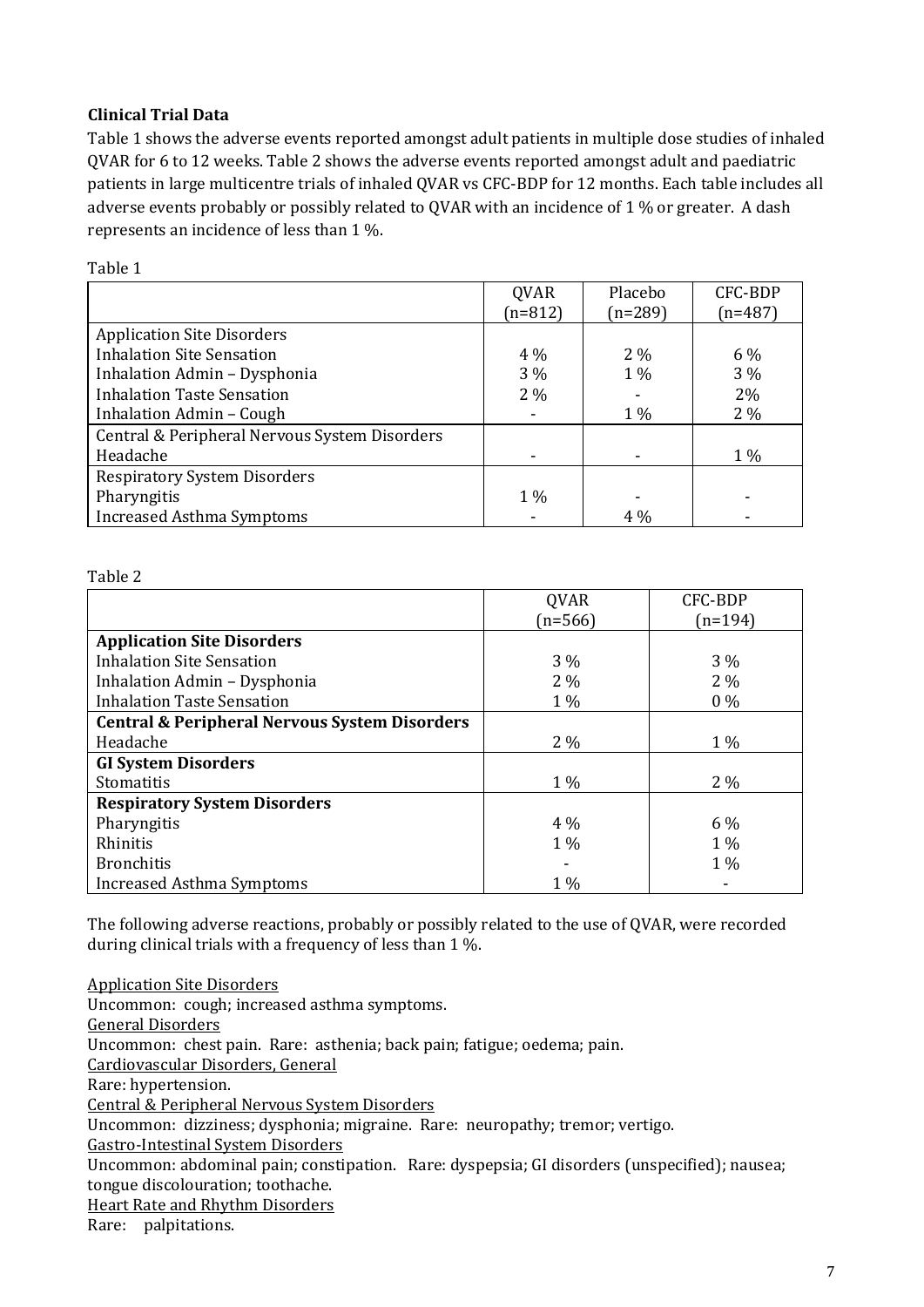Metabolic and Nutritional Disorders Uncommon: weight increase. Musculo-Skeletal System Disorders Uncommon: myalgia. Myo Endo Pericardial & Valve Disorders Rare: angina pectoris. Platelet, Bleeding & Clotting Disorders Uncommon: epistaxis. Psychiatric Disorders Uncommon: increased appetite. Rare: anxiety; depression; insomnia. Resistance Mechanism Disorders Uncommon: infection. Rare: infection bacterial Respiratory System Disorders Uncommon: bronchitis; coughing; upper respiratory tract infection. Rare: acute asthma episode; hemoptysis; respiratory disorder; sinusitis. Skin & Appendages Disorders Uncommon: rash. Rare: photosensitivity reaction; skin disorder; urticaria Vascular (Extracardiac) Disorders Uncommon: purpura.

POST MARKETING Eye Disorders: vision blurred

# **Reporting suspected adverse effects**

Reporting suspected adverse reactions after registration of the medicinal product is important. It allows continued monitoring of the benefit-risk balance of the medicinal product. Healthcare professionals are asked to report any suspected adverse reactions at [www.tga.gov.au/reporting](http://www.tga.gov.au/reporting-problems)[problems.](http://www.tga.gov.au/reporting-problems)

### **4.9 OVERDOSE**

For information on the management of overdose, contact the Poisons Information Centre on 13 11 26 (Australia).

The harmful effect that follows inhalation of large amounts of QVAR over a short time period is suppression of HPA function. Specific emergency action need not be taken. Treatment with QVAR should be continued at the recommended dose to control the asthma; HPA function recovers in a day or two.

If excessive doses of BDP were taken over a prolonged period a degree of atrophy of the adrenal cortex could occur in addition to HPA suppression. In this event the patient should be treated as steroid dependant and transferred to a suitable maintenance dose of a systemic steroid such as prednisolone. Regular tests of adrenal function are advised. Once the condition is stabilised, the patient should be returned to QVAR by the recommended method (see 4.2 Dose and Method of Administration).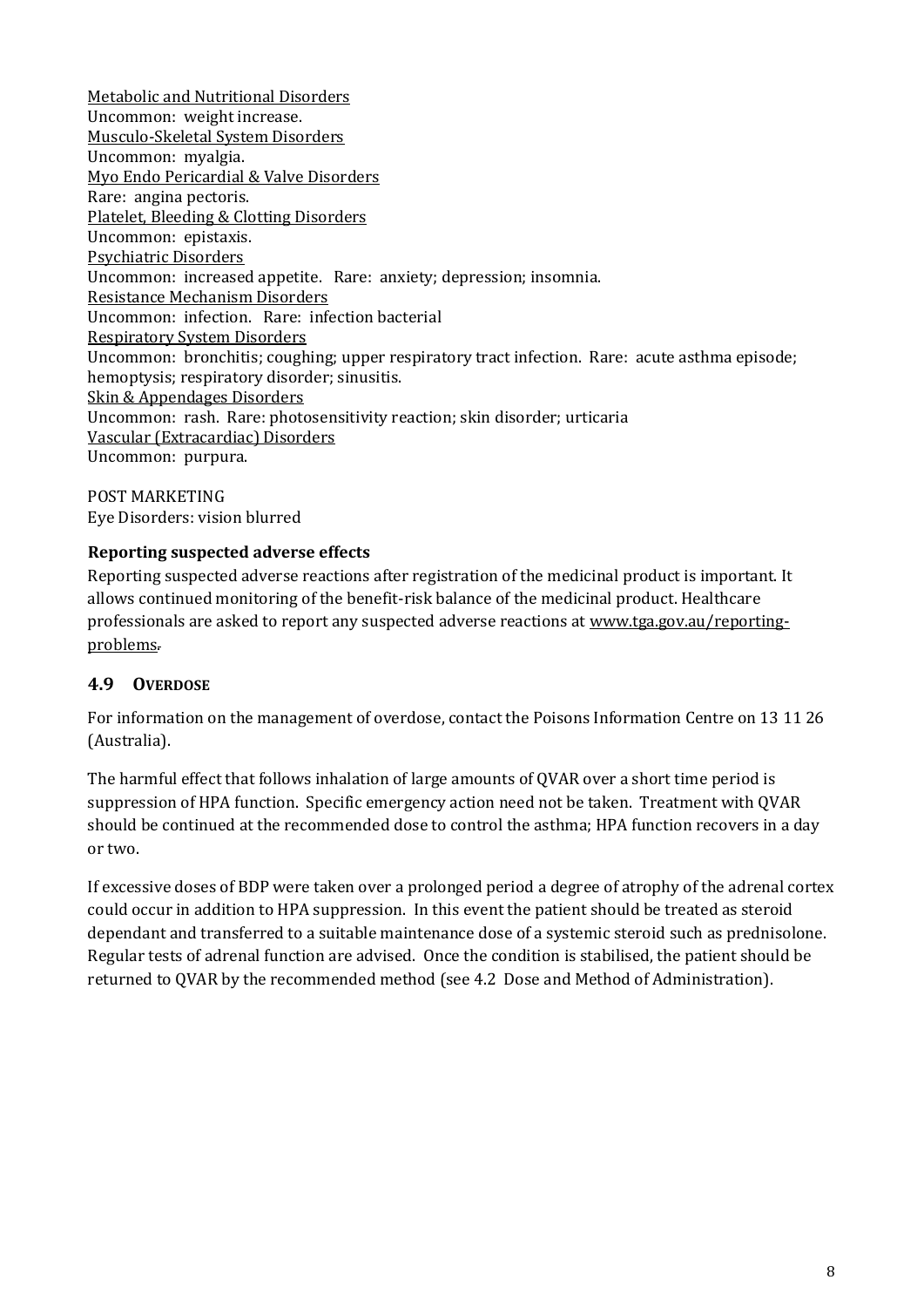# **5 PHARMACOLOGICAL PROPERTIES**

### **5.1 PHARMACODYNAMIC PROPERTIES**

#### **Mechanism of action**

Bronchial inflammation is known to be an important component in the pathogenesis of asthma. Inflammation occurs in both large and small airways. BDP is a synthetic glucocorticoid. Glucocorticoids have multiple anti-inflammatory effects, inhibiting both inflammatory cells and release of inflammatory mediators. It is presumed that these anti-inflammatory actions play an important role in the efficacy of BDP in controlling symptoms and improving lung function in asthma although the exact mechanism of action of beclomethasone in the lungs is unknown. Inhaled BDP probably acts topically at the site of deposition in the bronchial tree after inhalation. Inhaled BDP at recommended doses reduces systemic exposure compared to oral administration, thereby minimising systemic side effects, including pituitary-adrenal suppression.

### **Clinical trials**

A pharmacodynamic study in 43 steroid naive asthmatics given either placebo, 200, 400 or 800 µg/day of QVAR; or 800 µg/day of CFC-BDP for 14 days showed a linear correlation between reduction in 24 hour urinary free cortisol levels (24h-UFC) and dose of BDP administered, as well as between BDP dose and serum total-beclomethasone levels. The mean 24h-UFC, a sensitive marker of adrenal function, remained within the normal range for all dosing regimens. A daily dose of 800 µg QVAR caused similar reductions in 24 h-UFC levels as a daily dose of 800 µg of CFC-BDP. Results from the secondary parameters of plasma cortisol and the ACTH stimulation test supported the findings of 24 h-UFC and showed no differences to CFC-BDP and placebo at QVAR doses up to 800 µg/day.

In two 12 week trials conducted in patients with symptomatic moderate (n=347) and symptomatic moderately severe (n=233) asthma, plasma cortisol levels were monitored as a secondary safety assessment to determine HPA-axis suppression. The mean percentage change of plasma cortisol values from baseline and the number of patients with plasma cortisol values below the normal reference was similar for HFA-placebo, 800 µg/day QVAR and 800 µg/day CFC-BDP.

In a 12 month study in 473 asthmatic patients given either QVAR in a dose range of 200 to 800 µg/day or CFC-BDP in a dose range of 400 to 1600 µg/day, adrenal function was assessed by plasma cortisol levels and response to cosyntropin. No differences in mean plasma cortisol levels or clinically significant changes in cortisol levels from baseline were seen between the two treatment groups, and no significant difference in response to cosyntropin was seen between the treatment groups. The effect of QVAR on bone metabolism was assessed by serum osteocalcin concentrations. No clinically meaningful differences in serum osteocalcin levels were found between the treatment groups.

A 12 month multicentre study in 520 paediatric patients with asthma demonstrated that the effect on growth of 100-200 µg/day of QVAR from the Autohaler was comparable to those of 200-400 µg/day of CFC-BDP from a P&B MDI with spacer. The effect of QVAR on bone metabolism was assessed by serum osteocalcin levels, PICP, 1-CTP and urine deoxypyridinoline/ creatinine ratio. No treatment differences were found between the treatment groups. Analysis of adrenal function, as assessed by 24 h-UFC, plasma cortisol levels and response to low dose ACTH stimulation showed no significant differences between QVAR or CFC-BDP treatments across all doses.

Clinical studies indicate that CFC-BDP and QVAR inhalers are clinically equivalent when given in a dose ratio of 2.5 to 1.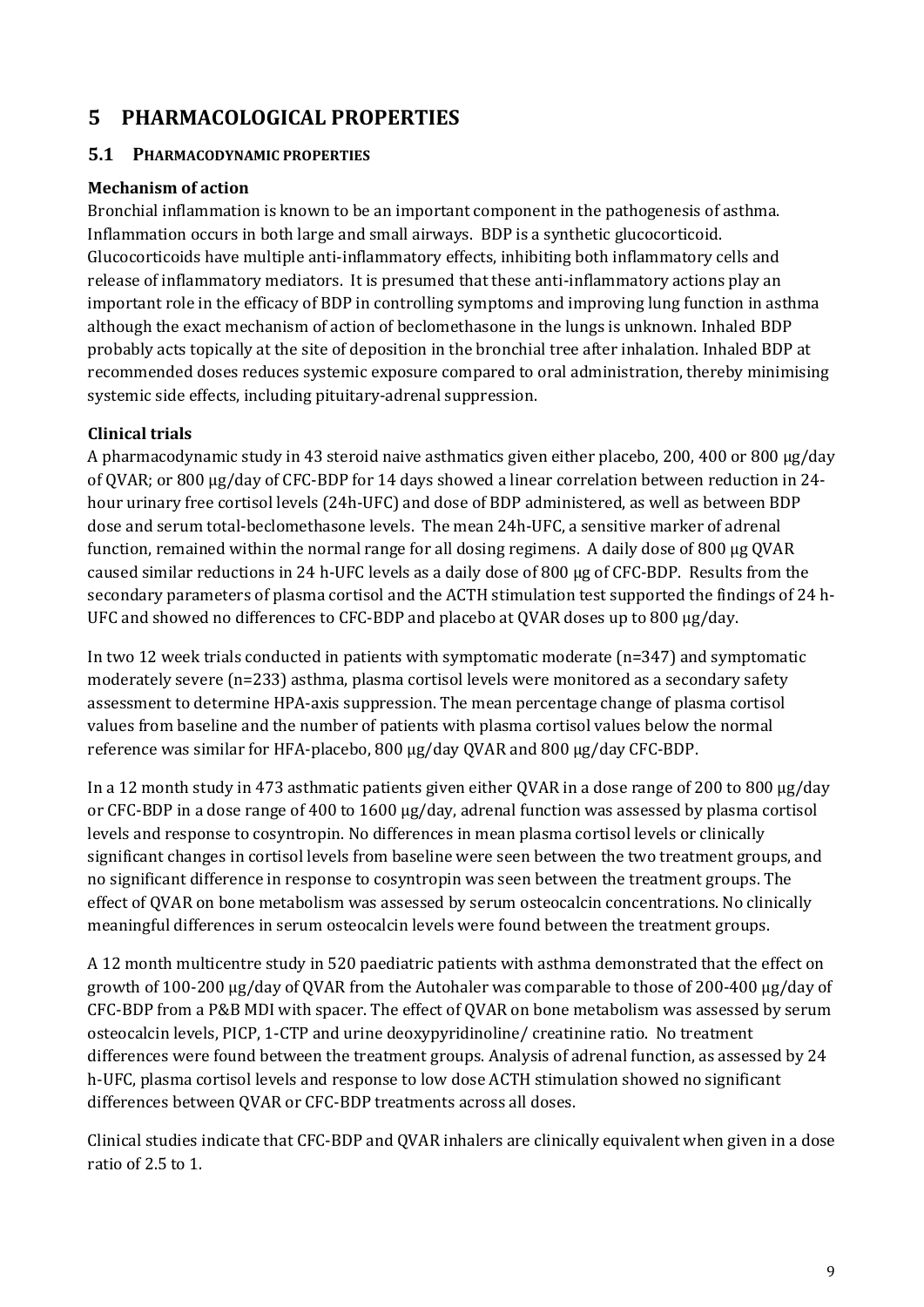### QVAR versus CFC-BDP

In controlled clinical trials in adults QVAR was effective at controlling asthma at doses as low as 50 µg twice daily (100 µg/day), below the recommended dose of CFC-BDP. Comparable asthma control was achieved at lower daily doses of QVAR than with CFC-BDP (e.g. 200 µg of QVAR twice a day provided comparable asthma control as  $400 \mu g$  or  $500 \mu g$  of CFC-BDP twice a day). The improvement in FEV1 across doses was greater for QVAR than for CFC-BDP, indicating a beneficial shift in the dose response curve for QVAR. Improved efficacy of QVAR compared to CFC-BDP is due to its increased relative airways availability (as a consequence of a smaller mean particle size and improved pulmonary deposition). Because of this, doses of QVAR required to achieve the same effect as CFC-BDP are 2 to 2.5 times lower than CFC-BDP (see 4.2 Dosage and Method of Administration).

A 12 month large multicentre safety study in paediatric patients with asthma showed that stable patients on CFC-BDP (200-400 µg/day with spacer) can be switched to lower daily doses of QVAR (100-200 µg/day via Autohaler) with good maintenance of asthma control.

Clinical studies indicate that CFC-BDP and QVAR inhalers are clinically equivalent when given in a dose ratio of 2.5 to 1.

# QVAR versus budesonide

A 6-week randomised, open label study in adult patients with symptomatic moderate asthma receiving 400 µg/day budesonide dry powder inhaler (DPI) showed that 400 µg/day QVAR delivered via the Autohaler provided equivalent control of asthma as 800 µg budesonide DPI. Equivalent asthma control was shown by equivalent improvement in peak flow parameters, asthma symptoms, sleep disturbance and beta-agonist use.

In an 8-week randomised, open-label study in adult patients with symptomatic moderate to severe asthma receiving 500-1000 µg/day CFC-BDP, 800 µg/day QVAR delivered via the Autohaler provided equivalent asthma control to 1600 µg/day budesonide DPI. An equivalent mean change from baseline in AM PEF was observed over the 8-week study period for the two treatment groups. Statistically significant improvements from baseline were seen in asthma symptom and sleep disturbance scores for patients in both groups.

These studies demonstrate that QVAR at half the daily dose of budesonide DPI provides equivalent asthma control in symptomatic adult asthma patients. Both treatments were well tolerated and there were no clinically significant differences in the safety profiles of the two treatments.

# QVAR versus fluticasone

In a 6-week randomised, double-blind, double-dummy, parallel study, adult patients with symptomatic asthma taking a total daily dose of 200-500 µg CFC-BDP, 100-250 µg CFC-FP or 200-400 µg budesonide were randomised to receive either 400 µg/day QVAR or 400 µg/day CFC-fluticasone (FP). Results of this study showed a clinically equivalent mean change from baseline in AM PEF over the 6 week study period. Equivalent asthma control was shown by equivalent improvements in peak flow parameters, asthma symptoms, sleep disturbance and beta-agonist use.

In an 8-week randomised open-label study adult patients with symptomatic asthma receiving up to 500 µg/day FP or 500-1000 µg/day BDP or 400-800 µg/day budesonide were switched to 800 µg/day QVAR or 1000 µg/day HFA-fluticasone. There was an equivalent mean change from baseline in AM PEF observed over the 8-week study for the two treatment groups. No statistically significant differences in pulmonary parameters, asthma symptoms, sleep disturbance and beta-agonist use were seen for patients in both groups.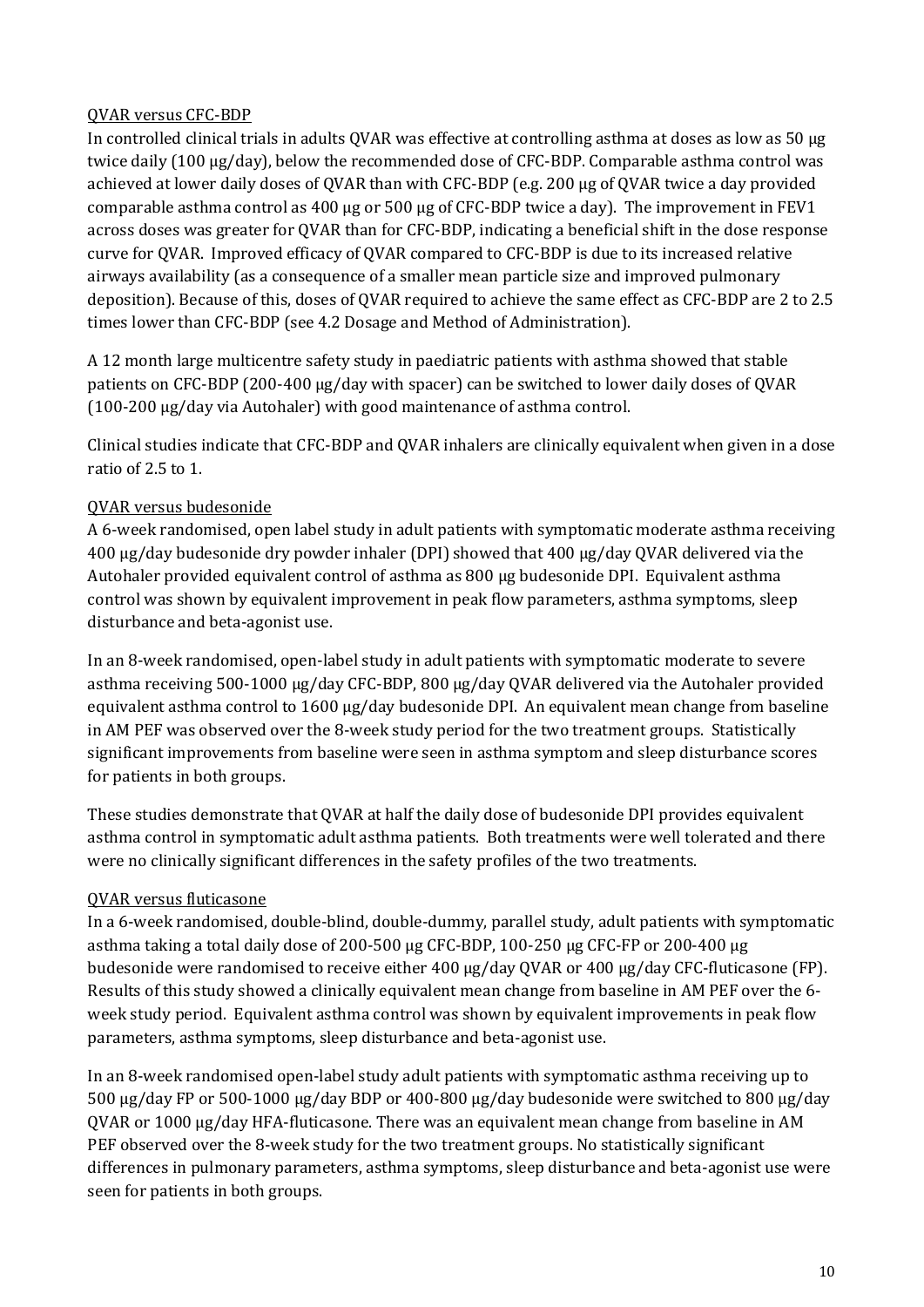These studies demonstrate equivalent asthma control with QVAR and fluticasone in patients with symptomatic asthma. Both treatments were well tolerated and there were no clinically significant differences in the safety profiles of the two treatments.

# **5.2 PHARMACOKINETIC PROPERTIES**

BDP is hydrolysed in the lungs to beclomethasone monopropionate before reaching the systemic circulation and is further metabolised during its passage through the liver. The principal route of elimination of BDP and its metabolites is in the faeces. Between 10 % and 15 % of any orally administered dose is excreted in the urine, as both conjugated and free metabolites of BDP.

The pharmacokinetics of beclomethasone and of total-beclomethasone have been measured over 24 hours in mild asthmatics given single and multiple doses of QVAR. Total beclomethasone was obtained by hydrolysing any BDP and beclomethasone monopropionates in the serum samples to beclomethasone.. The peak serum concentration for total beclomethasone is achieved within 30 minutes. The mean values of the peak serum concentrations after multiple dosing of 100 µg, 200 µg or 400 µg twice daily for 14 days are proportional to the dose. The mean peak serum concentration after the highest recommended dose of 400 µg twice daily is approximately 1 ng/mL.

Pharmacokinetic studies comparing QVAR and CFC-BDP demonstrated that a dose of 200 µg of QVAR achieved comparable total beclomethasone levels as a dose of 400 µg of CFC-BDP. This finding is consistent with the deposition results, which showed increased lung deposition and reduced oropharyngeal deposition for QVAR compared with CFC-BDP. Pharmacokinetic data in the paediatric population shows that the AUC for the dominant active metabolite 17-BMP after administration of 200 µg of QVAR from the Autohaler is similar to that of 400 µg of CFC-BDP given via an inhaler with spacer.

# **5.3 PRECLINICAL SAFETY DATA**

# **Genotoxicity**

*No data available*

# **Carcinogenicity**

Potential carcinogenicity and mutagenicity have not been adequately investigated in animal studies of BDP. Other glucocorticoids (budesonide, prednisolone and triamcinolone acetate) have been shown to increase the incidence of hepatocellular tumours in rats by a non-genotoxic mechanism.

# **6 PHARMACEUTICAL PARTICULARS**

# **6.1 LIST OF EXCIPIENTS**

Refer to Section 2 - Qualitative and quantitative composition.

# **6.2 INCOMPATIBILITIES**

Incompatibilities were either not assessed or not identified as part of the registration of this medicine.

# **6.3 SHELF LIFE**

In Australia, information on the shelf life can be found on the public summary of the Australian Register of Therapeutic Goods (ARTG). The expiry date can be found on the packaging.

# **6.4 SPECIAL PRECAUTIONS FOR STORAGE**

Store below 30ºC. Avoid storage in direct sunlight or heat. Protect from frost. As the canister is pressurised no attempt should be made to puncture or dispose of it by burning.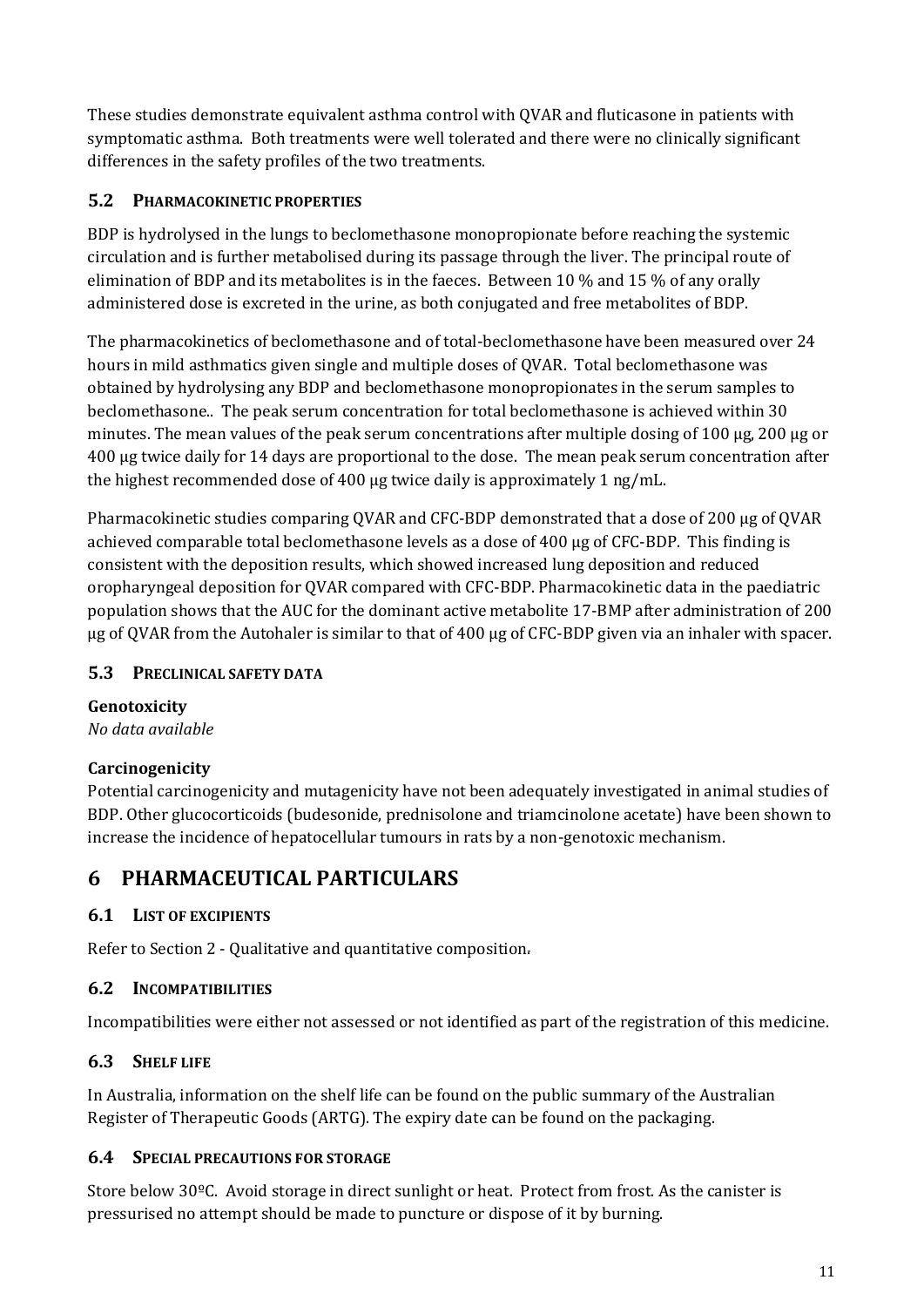### **6.5 NATURE AND CONTENTS OF CONTAINER**

Each 200 dose canister provides 200 inhalations. 1's.

#### **6.6 SPECIAL PRECAUTIONS FOR DISPOSAL**

In Australia, any unused medicine or waste material should be disposed of by taking to your local pharmacy.

#### **6.7 PHYSICOCHEMICAL PROPERTIES**

#### **Chemical structure**



Its molecular formula is  $C_{28}H_{37}ClO_7$  (molecular weight 521.1)

**CAS number:** 5534-09-8

# **7 MEDICINE SCHEDULE (POISONS STANDARD)**

Prescription Only Medicine

# **8 SPONSOR**

iNova Pharmaceuticals (Australia) Pty Limited L10, 12 Help Street Chatswood NSW 2067 Toll Free: 1800 630 056

# **9 DATE OF FIRST APPROVAL**

QVAR Autohaler: 23/11/1999

QVAR 50 & 100 Inhaler: 23/11/1999

# **10 DATE OF REVISION**

16 October 2018